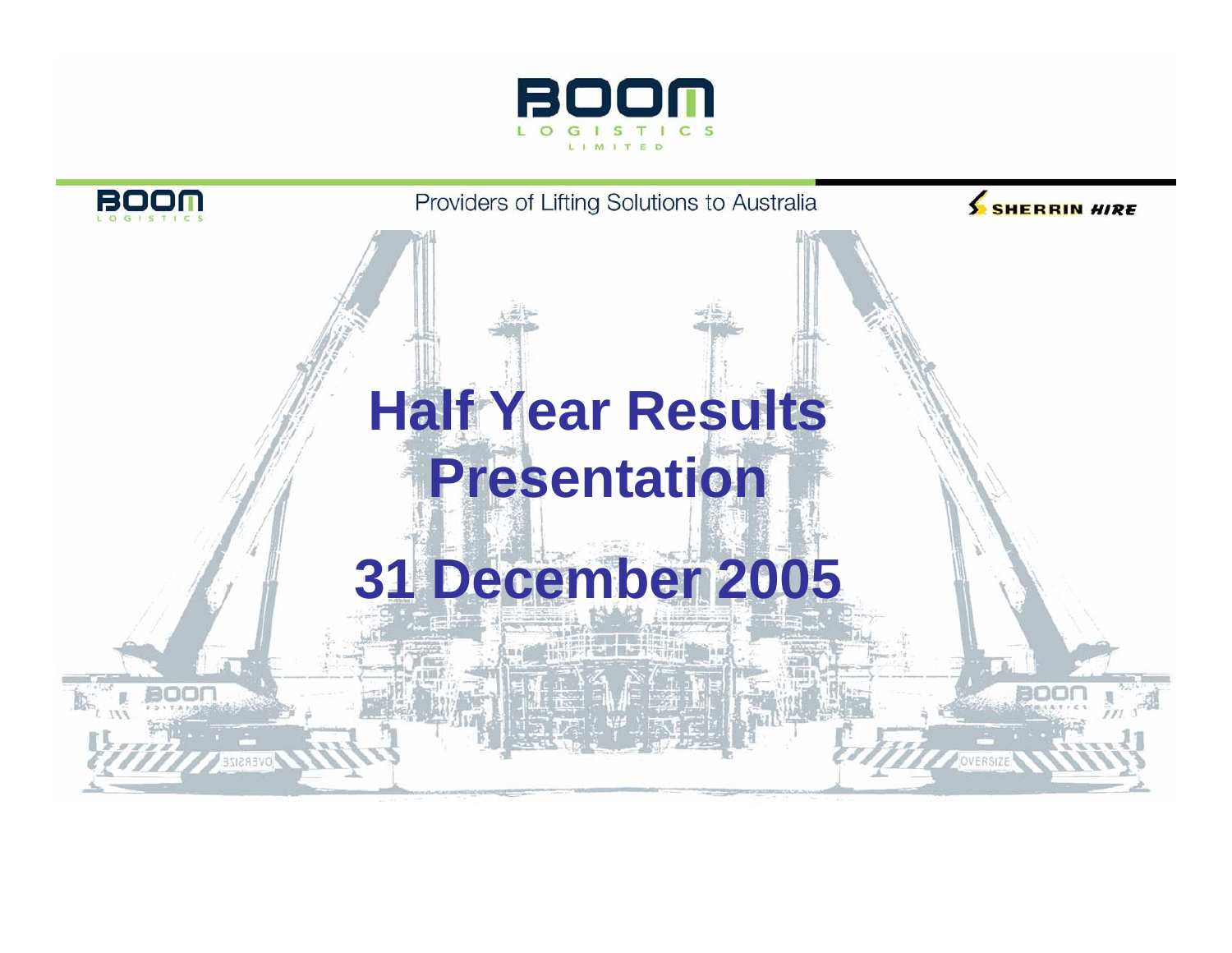# **1st Half – FY2006 Highlights**

 $\bullet$ Strong first half year result

|                 | <b>Actual</b>     |
|-----------------|-------------------|
| Revenue         | \$121.9m          |
| <b>EBITDA</b>   | \$35.4m           |
| <b>EBITDA %</b> | 29.0%             |
| <b>NPAT</b>     | \$15.7m           |
| NPAT%           | 12.9%             |
| <b>EPS</b>      | 11.0 <sub>c</sub> |
| <b>DPS</b>      | 5.2c              |

- $\bullet$ Underlying organic growth rate of 14%
- $\bullet$ Raised \$67m via an institutional placement and \$14m via Share Purchase Plan
- $\bullet$ Acquisition of Sherrin Hire for \$130m - 8<sup>th</sup> August 2005
- $\bullet$ Interim dividend of 5.2 cents fully franked payable 23 March 2006



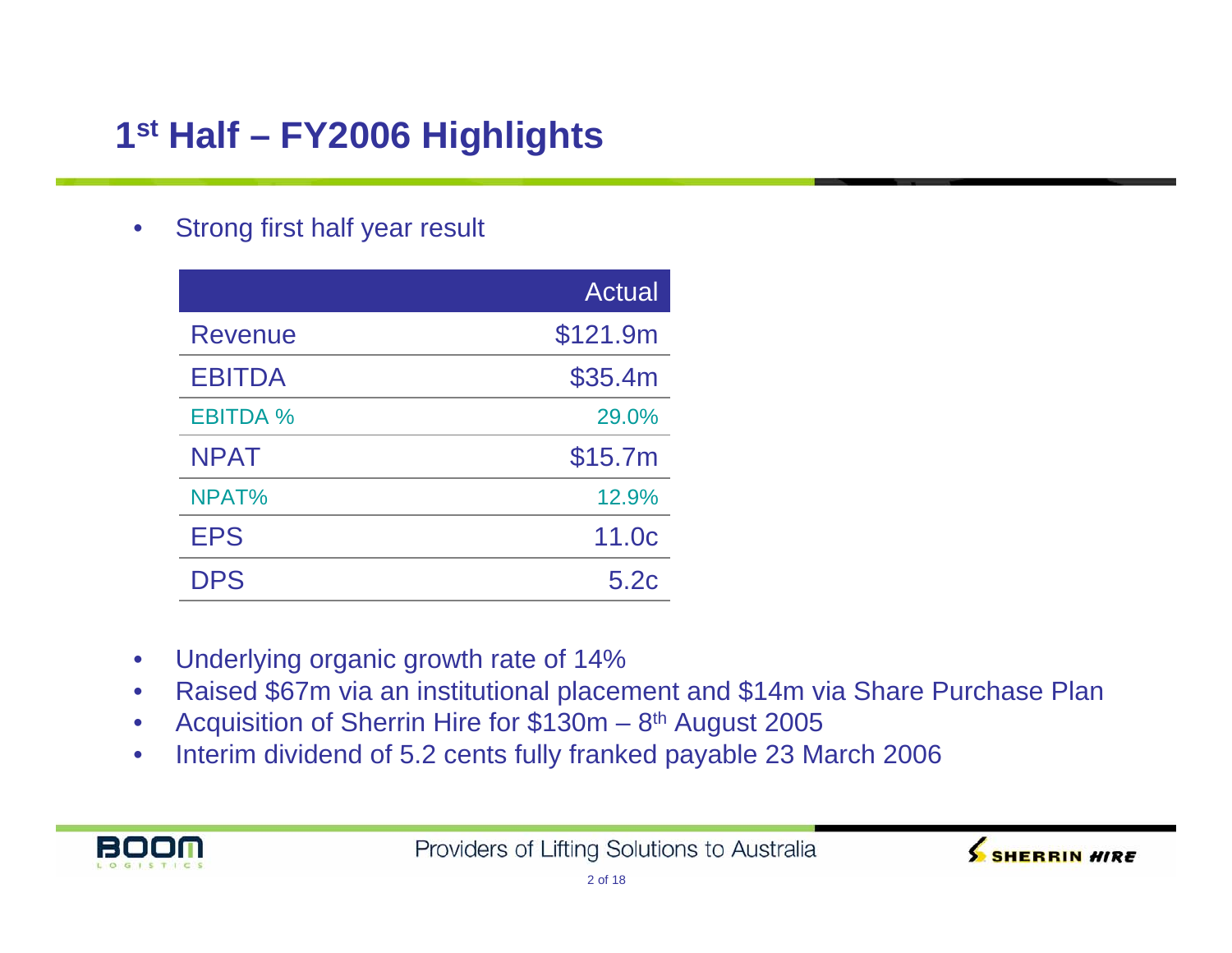### **Financial Performance**

|                 |             |       | $\frac{9}{6}$ |
|-----------------|-------------|-------|---------------|
| \$ million      | <b>1H05</b> | 1H 06 | <b>Change</b> |
| <b>Revenue</b>  | 59.4        | 121.9 | 105%          |
| <b>EBITDA</b>   | 14.3        | 35.4  | 148%          |
| <b>EBITDA %</b> | 24.1%       | 29.0% | 4.9%          |
| <b>EBIT</b>     | 10.9        | 26.2  | 140%          |
| EBIT %          | 18.4%       | 21.5% | 3.1%          |
| <b>NPAT</b>     | 6.7         | 15.7  | 134%          |
| <b>NPAT %</b>   | 11.3%       | 12.9% | 1.6%          |
|                 |             |       |               |
| <b>EPS</b>      | 6.8         | 11.0  | 62%           |
| <b>DPS</b>      | 3.0         | 5.2   | 73%           |



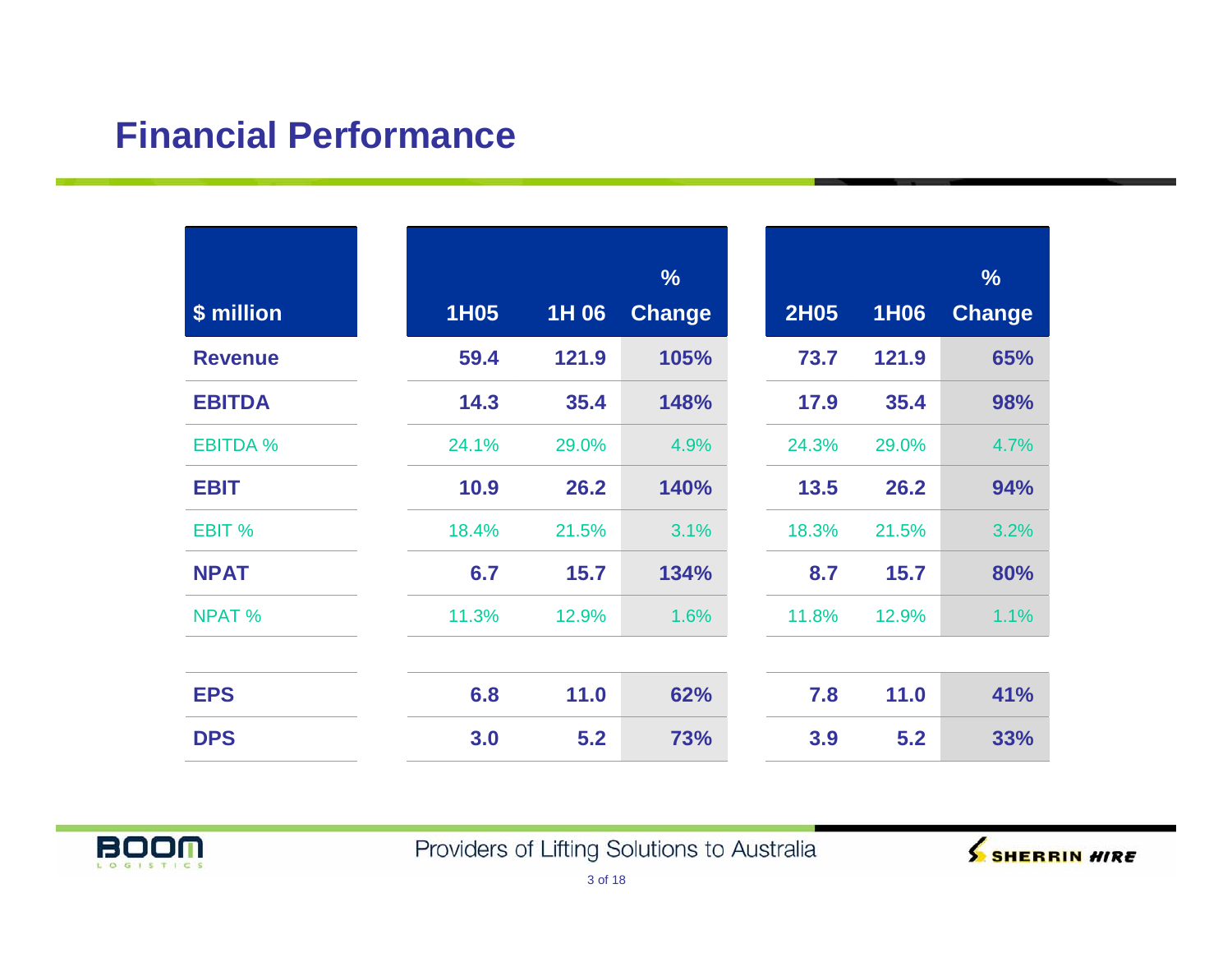## **Financial Position**

| Half Year end 31 December 2005          | <b>\$ Millions</b> |
|-----------------------------------------|--------------------|
| Cash                                    | 12.7               |
| <b>Receivables</b>                      | 40.3               |
| Plant & equipment                       | 255.2              |
| Intangibles                             | 37.1               |
| Other current & non-current assets      | 7.8                |
| <b>Total assets</b>                     | 353.1              |
| Payables                                | 14.5               |
| Deferred vendor payments                | 10.3               |
| <b>Borrowings</b>                       | 129.4              |
| Provisions                              | 8.1                |
| Other current & non-current liabilities | 8.7                |
| <b>Total liabilities</b>                | 171.0              |
| <b>Net assets</b>                       | 182.1              |
| Net debt / equity                       | 64.1%              |

- Plant & Equipment Tangible asset based Balance Sheet
- Borrowings of \$129.4m fixed interest rates @ 7.5%
- Dividend payout policy  $= 50\%$  NOPAT



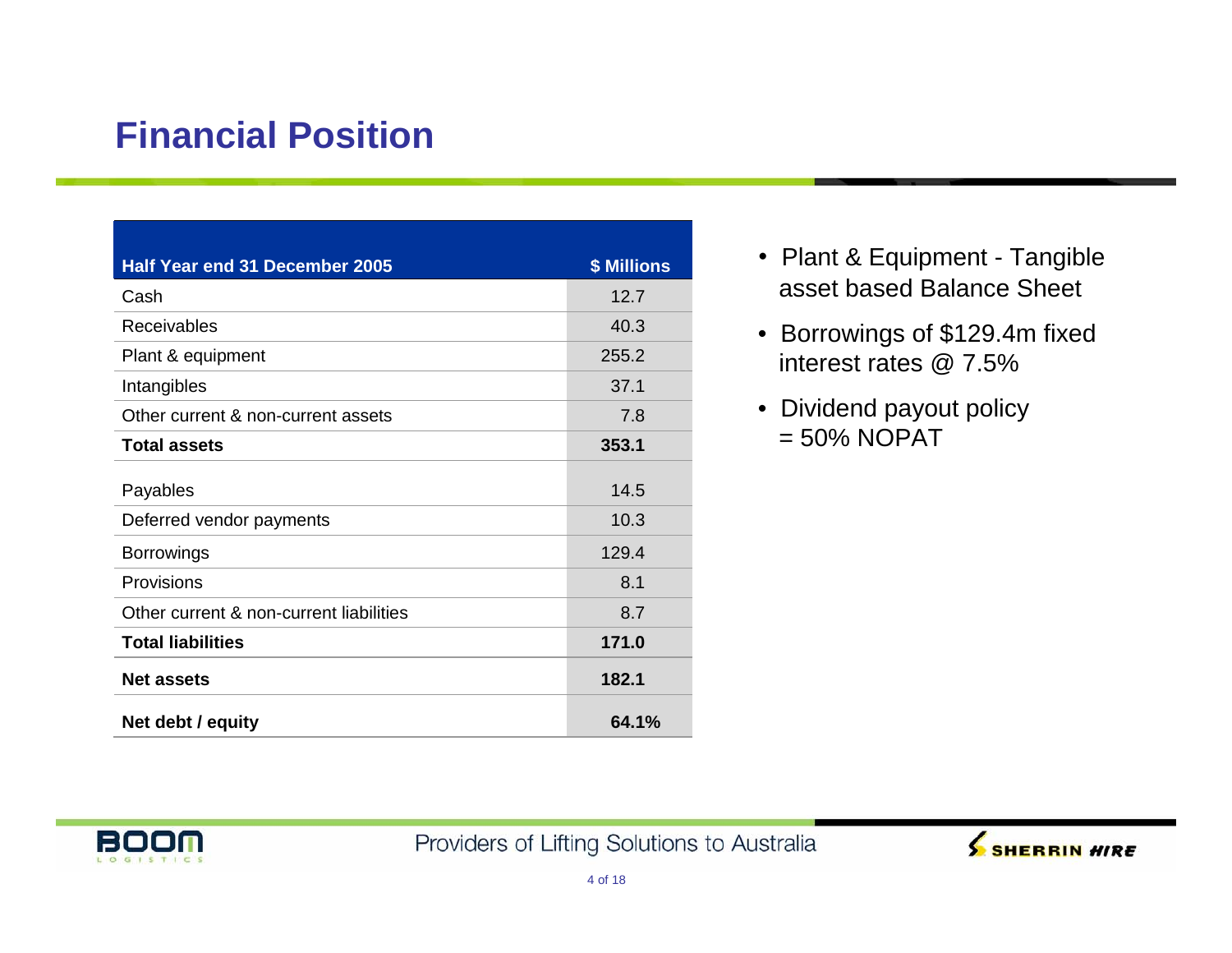### **YTD Capital Commitments to December 2005**

| <b>Category</b>                   | <b>Million</b> |
|-----------------------------------|----------------|
| Replacement                       | 12.2           |
| Organic growth (*)                | 19.0           |
| Sub total                         | 31.2           |
| <b>Acquisition - Sherrin Hire</b> | 130.0          |
| Total                             | 161.2          |

(\*) Achievement of 15% after tax IRR on organic capital invested FY06 YTD.



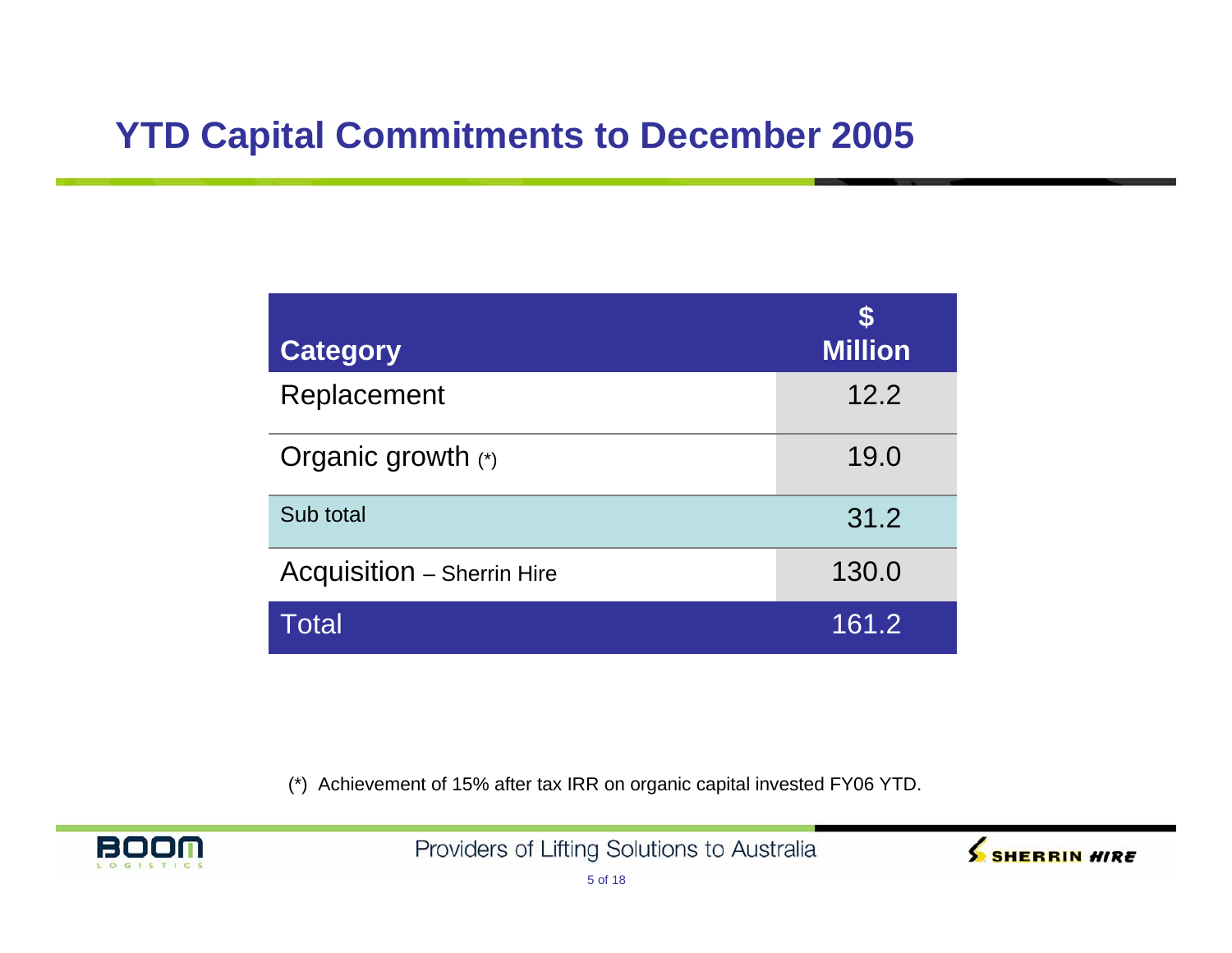## **Market Capitalisation/ EPS**





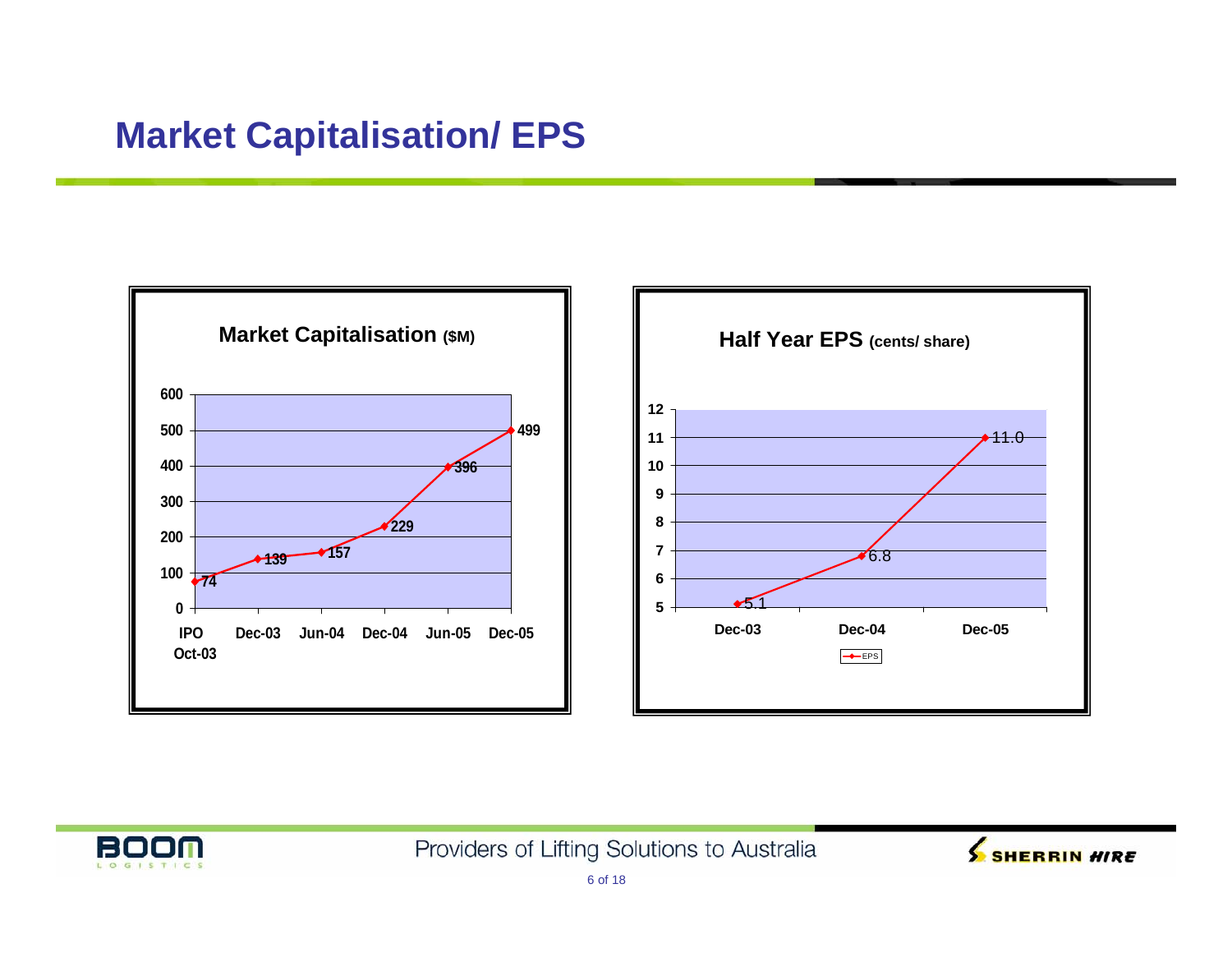## **Revenue Segmentation – 1HY06**

### **Market Segmentation**

### **FY05 to 1HY06 Comparison**



100% = \$121.9M 1HY06 revenue



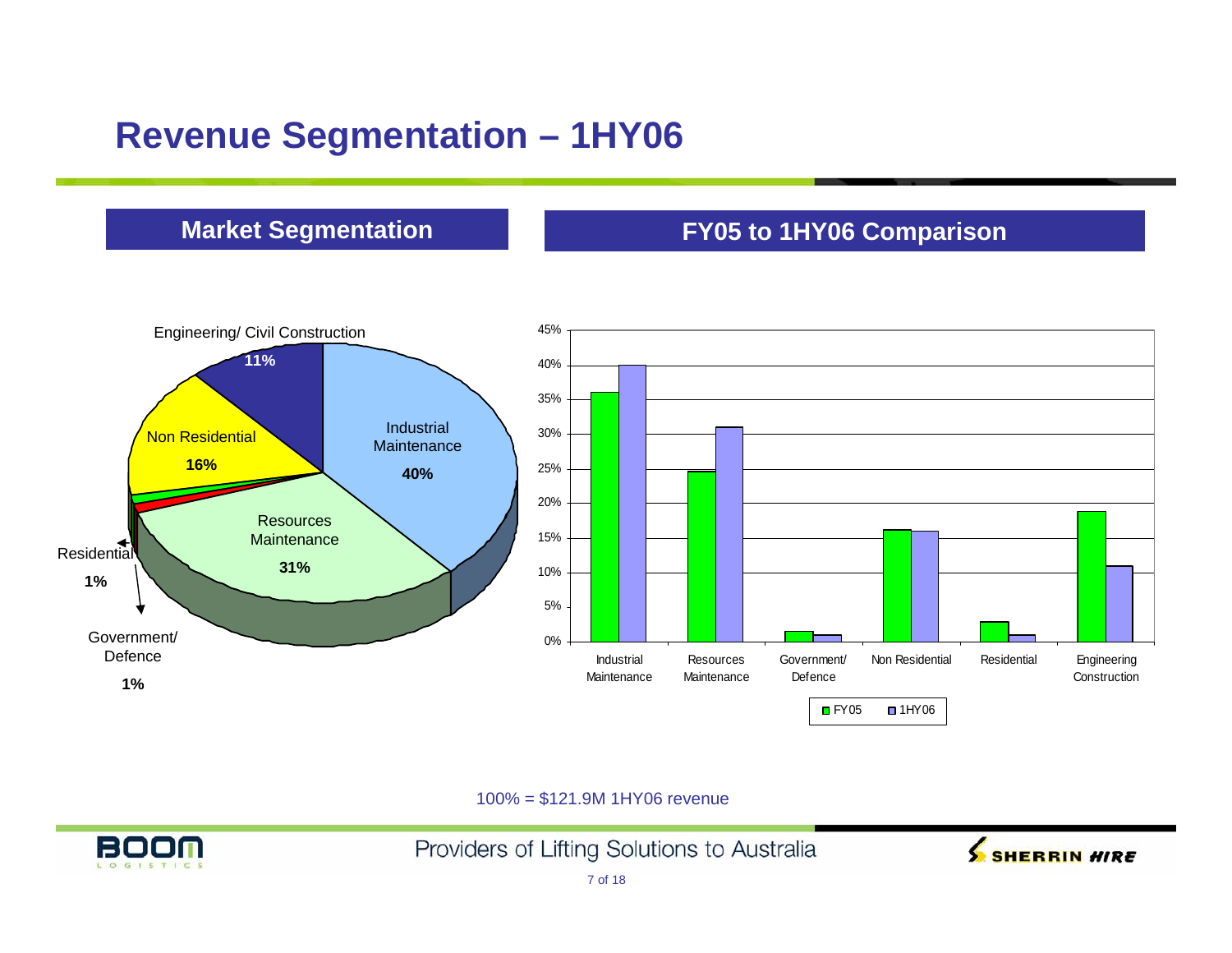### **Revenue Segmentation – 1HY06**

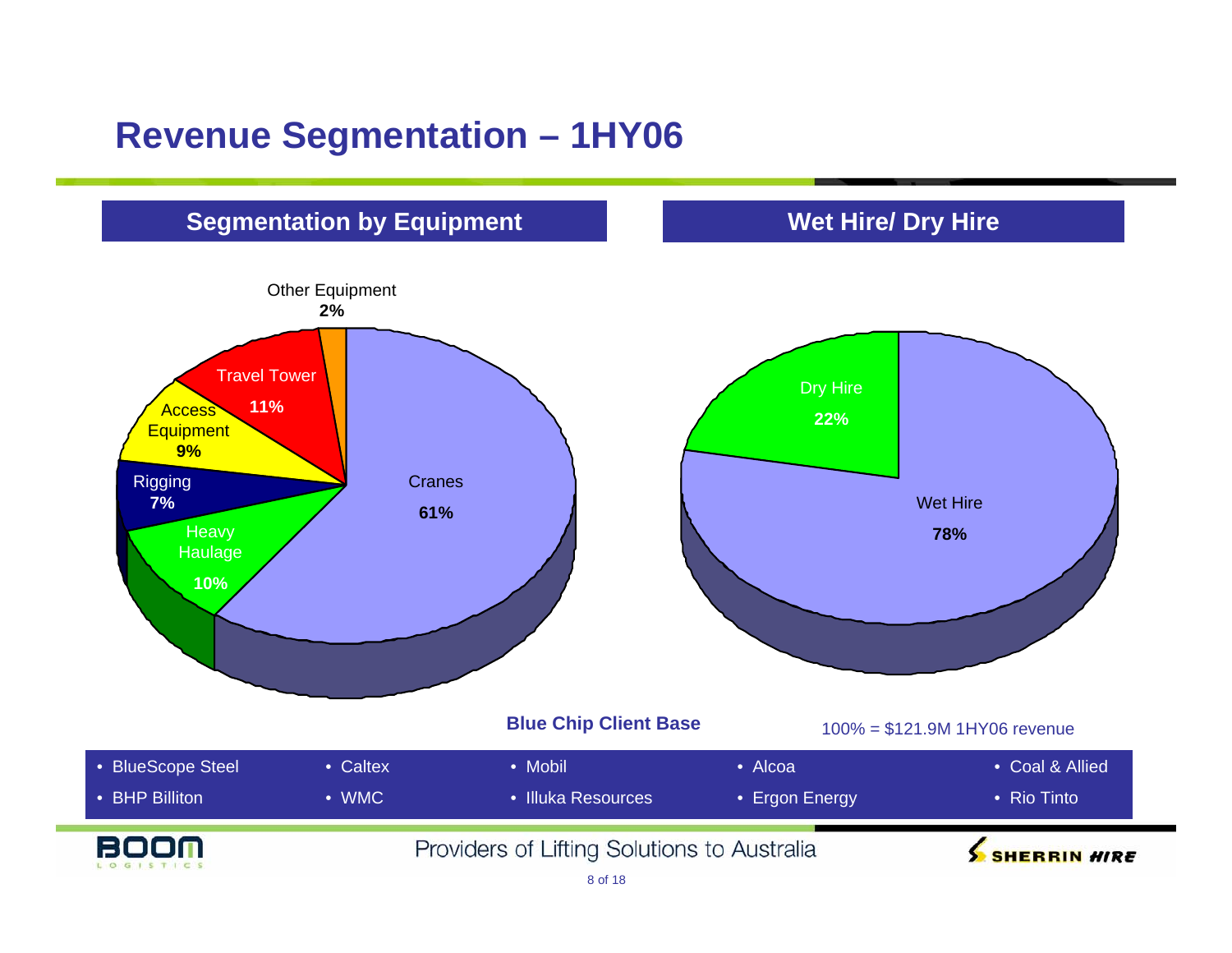### **Revenue Segmentation – 1HY06**

### **Segmentation by State**

### **Segmentation – Boom & Sherrin Hire**





100% = \$121.9M 1HY06 revenue



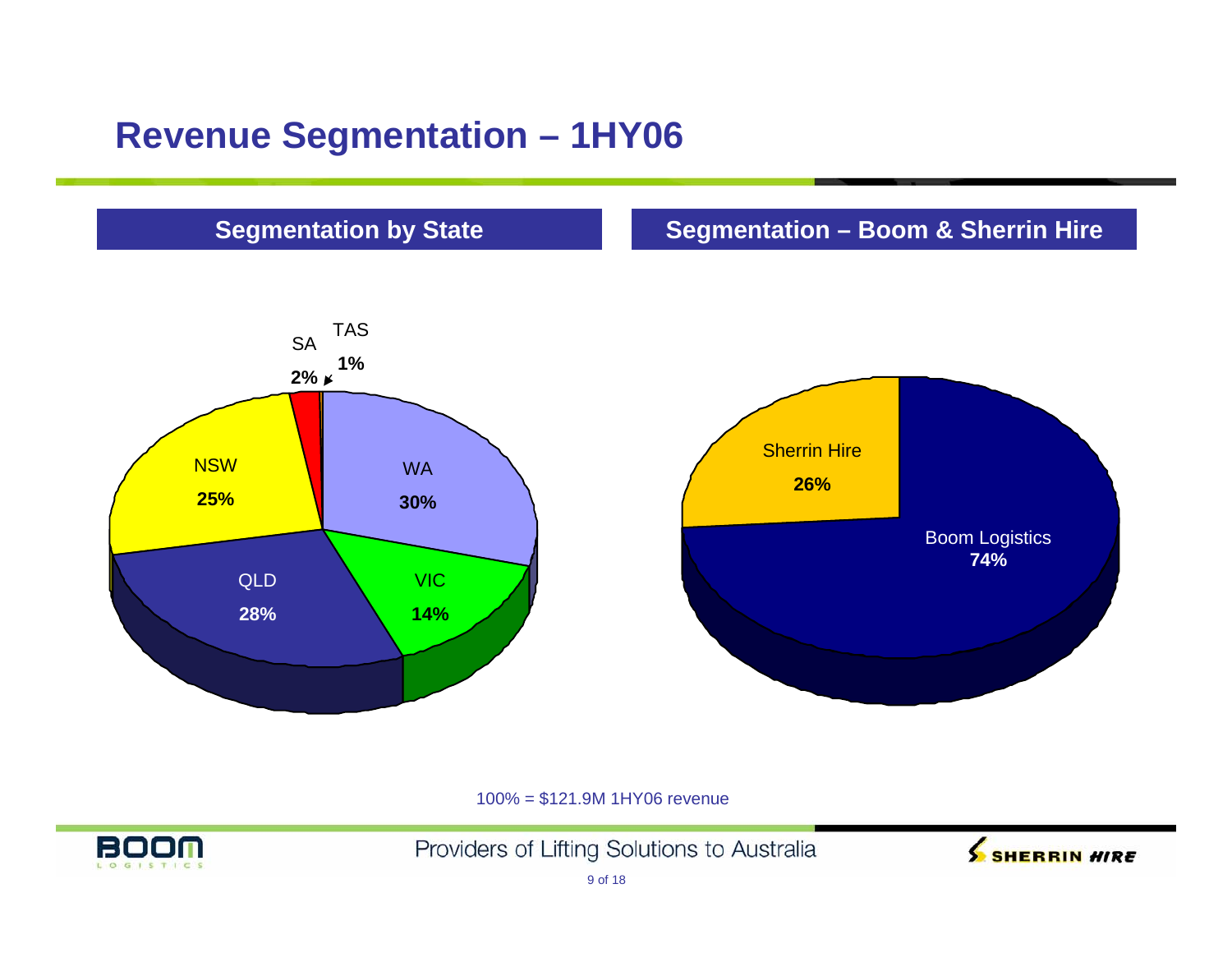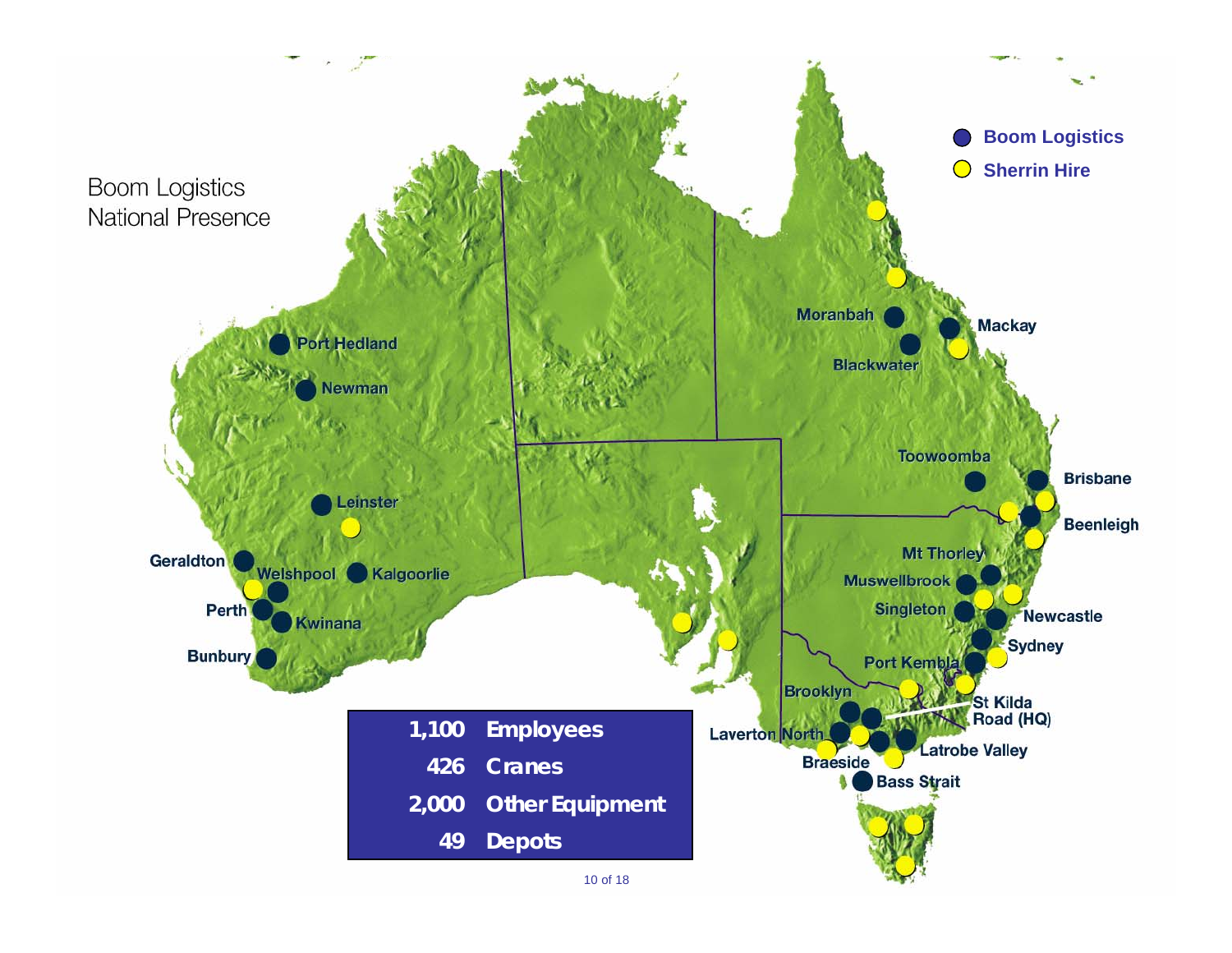## **Sherrin Hire Integration**

The integration of Sherrin Hire has gone to plan.

Achievements:

- Strong financial performance has met all expectations
- Amalgamation of Boom/ Sherrin Toowoomba & Kalgoorlie depots
- Cross Selling
	- Joint servicing of Port Waratah Coal terminal
	- Developed cross promotional marketing material
	- Cross referrals are occurring
- Management changes
	- Promotion of new General Manager Steven Goulding (with Sherrin Hire for 9 years)
	- Appointment of Finance Manager
	- Appointment of HR/ Safety Manager
	- Michael Sherrin focussed on Business Development



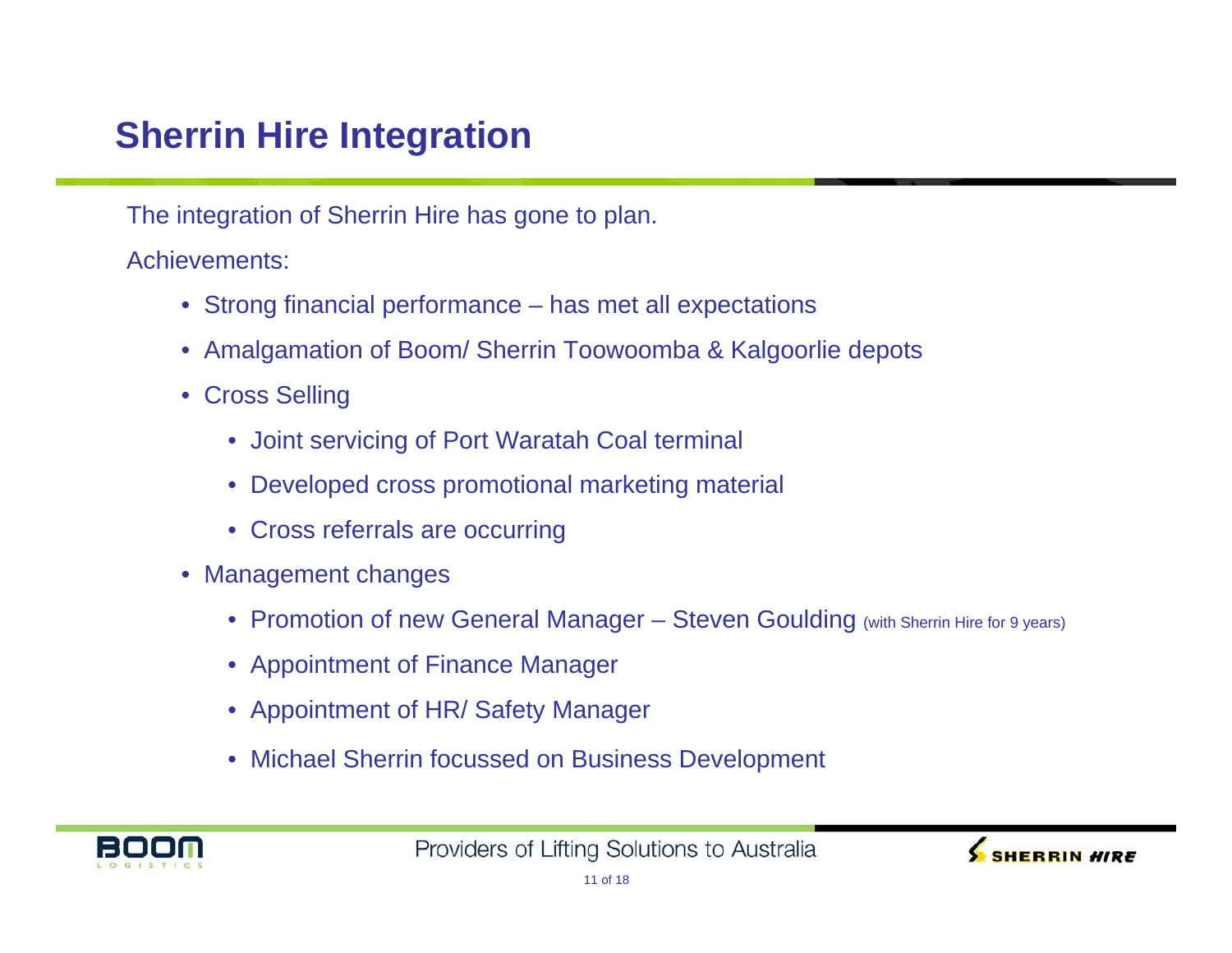



Providers of Lifting Solutions to Australia



# **Outlook**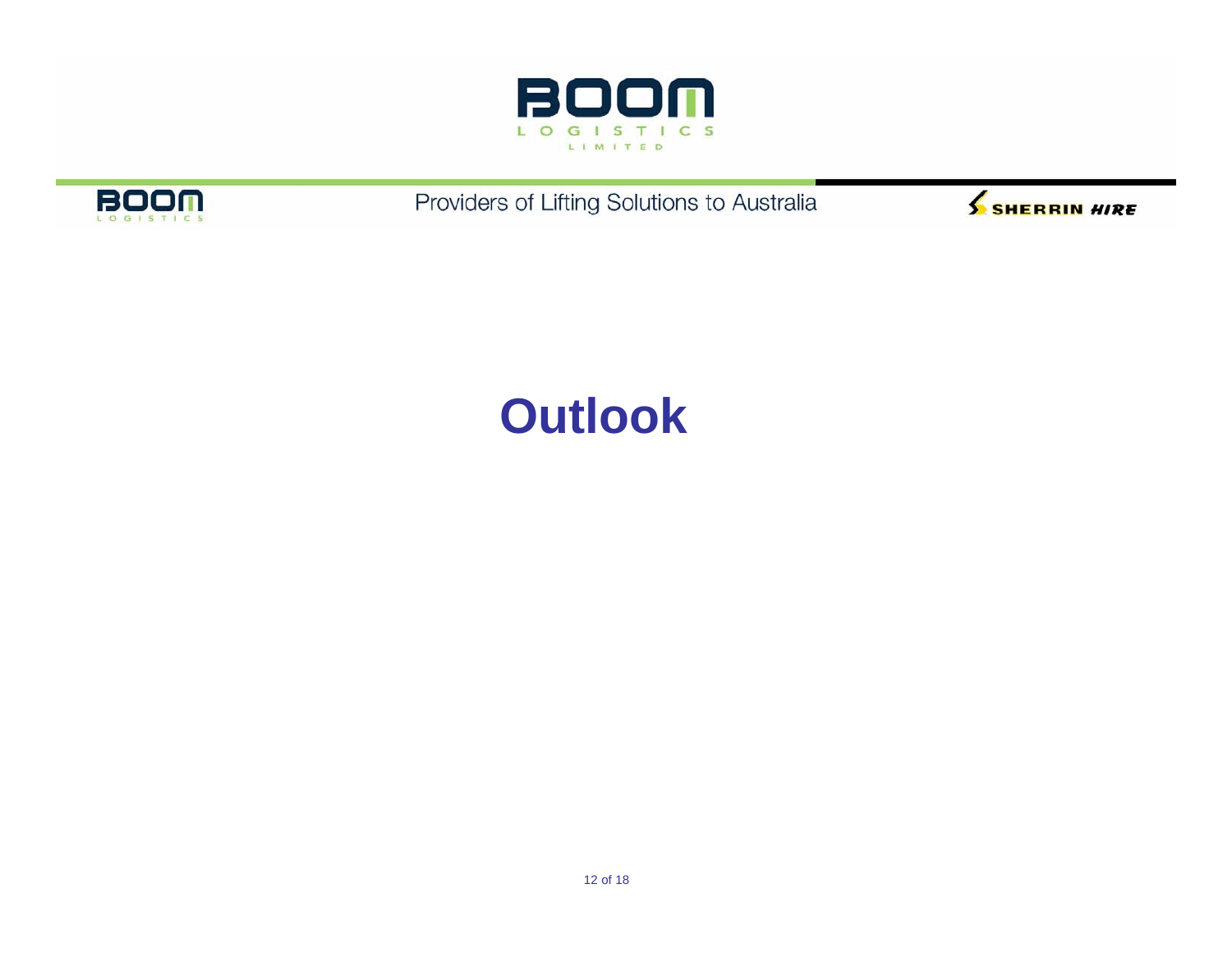## **BOOM is well positioned to continue its growth**

Consistent with our strategic intent we will:

- Pursue geographical diversity Further enhance our national presence via business acquisitions and organic growth.
- Expand our existing blue chip client base.
- Continue to diversify our income sources.
- Enhance market recognition through our national branding program.
- Promote market differentiation through:
	- Safety process focus
	- Integrated lifting solutions
	- Equipment range
	- Operating depth & flexibility
	- Equipment quality & service standards
- Maintain focus on administration efficiency and corporate governance.



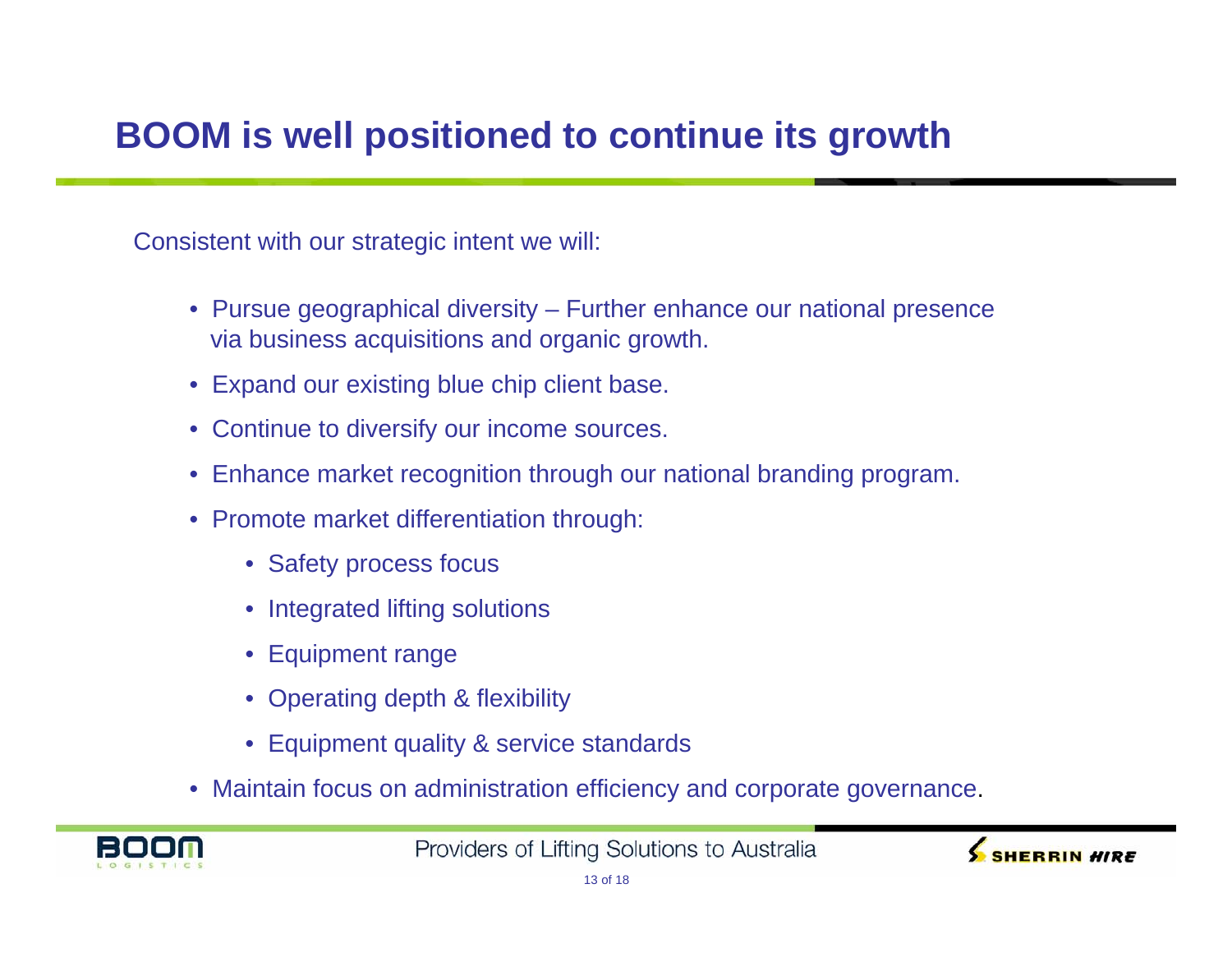## **Market Outlook**

- Sector analysis Positive Outlook
	- Resources sector strong.
	- Industrial sector strong.
	- Residential sector slowed.
	- Non residential solid.
	- Engineering construction strong.
- 2HY06 organic growth prospects circa 10%.
- Further acquisitions expected this calendar year.



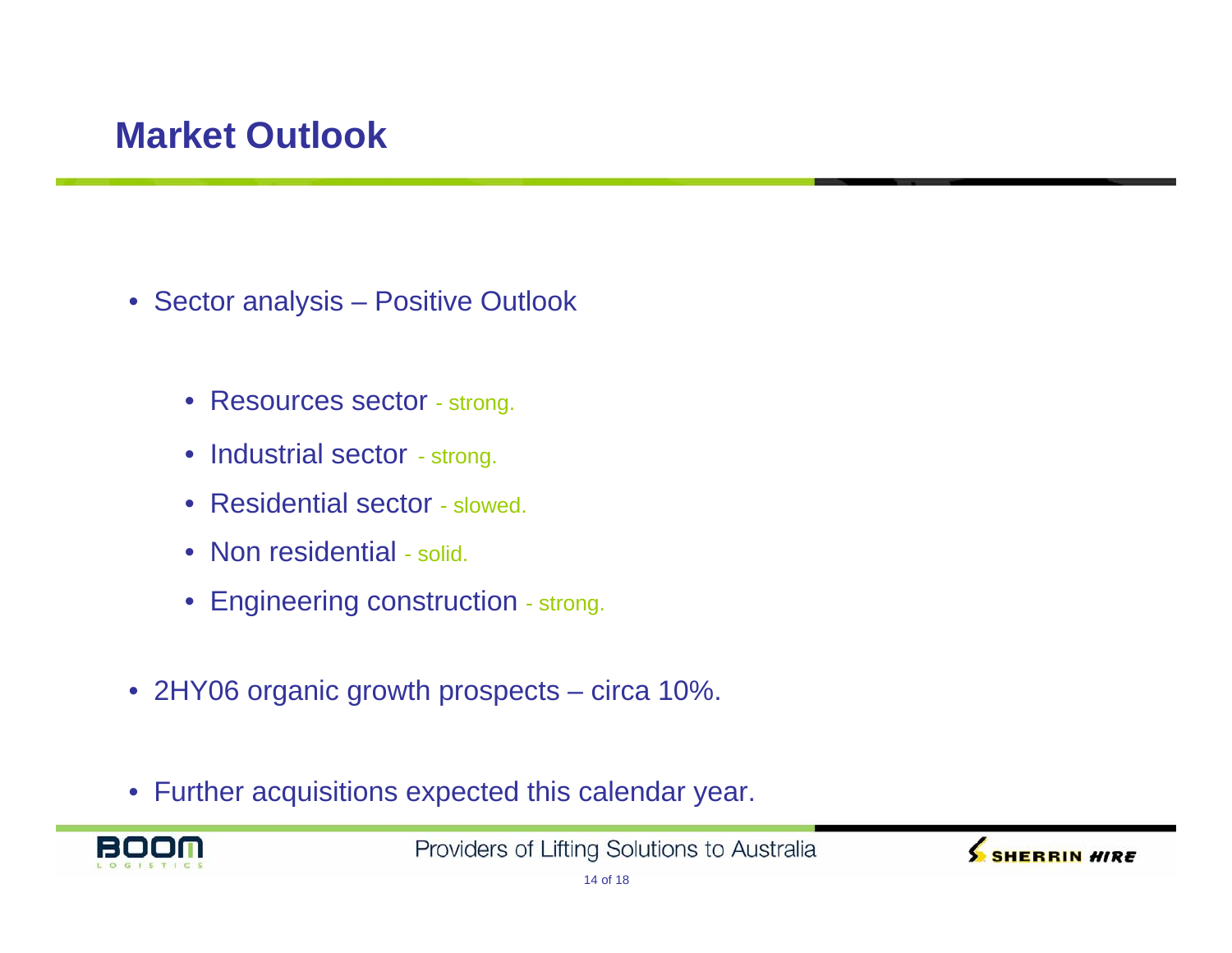



Providers of Lifting Solutions to Australia



# **Questions**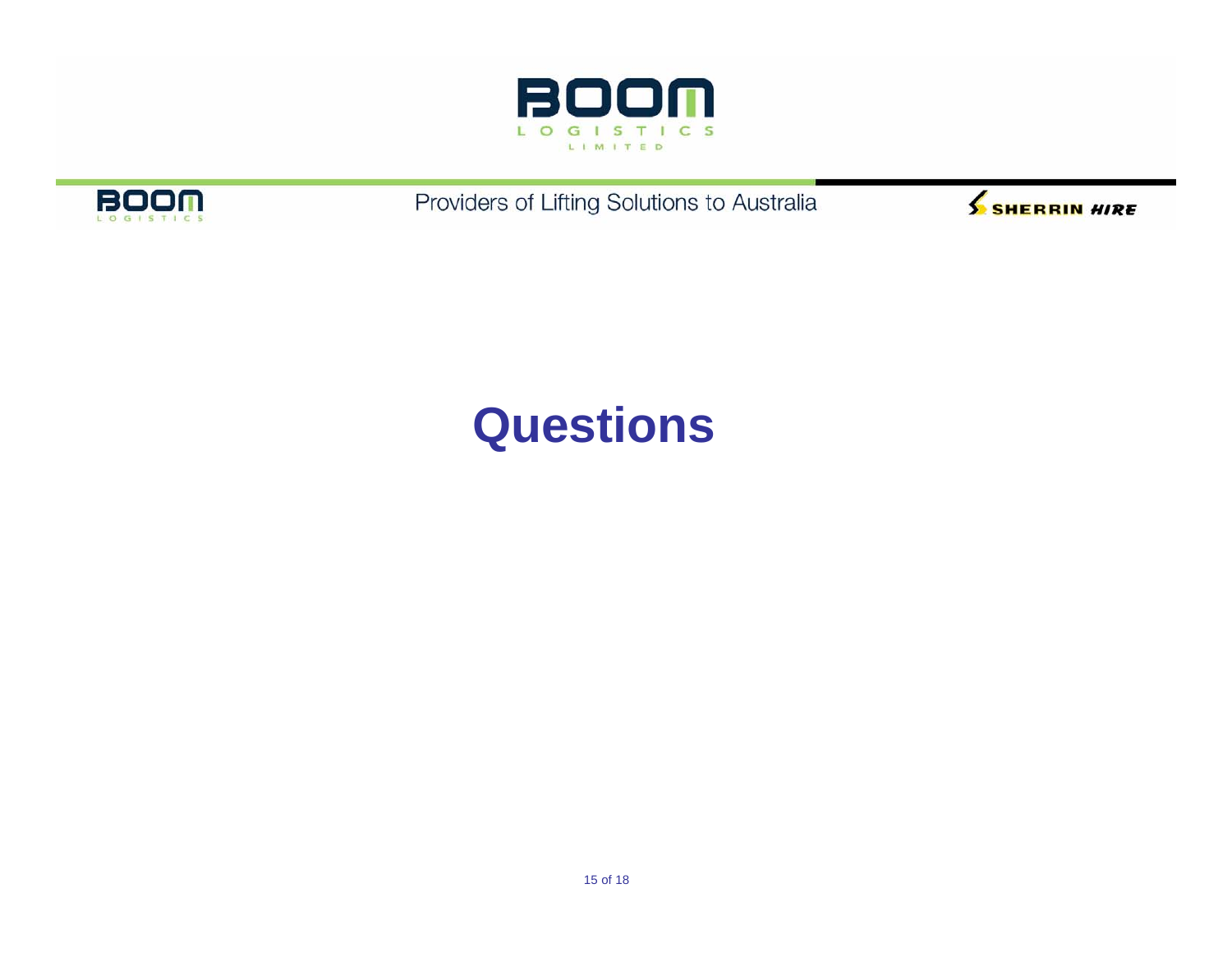### **Contact Details**

**Rod Harmon Mark Lawrence**Chief Executive Officer Chief Financial Officer

### **Address**:

Level 12, 390 St Kilda Road

MELBOURNE VIC 3004

**Phone:**

(03) 9864 0200

**Fax:**(03) 9864 0222



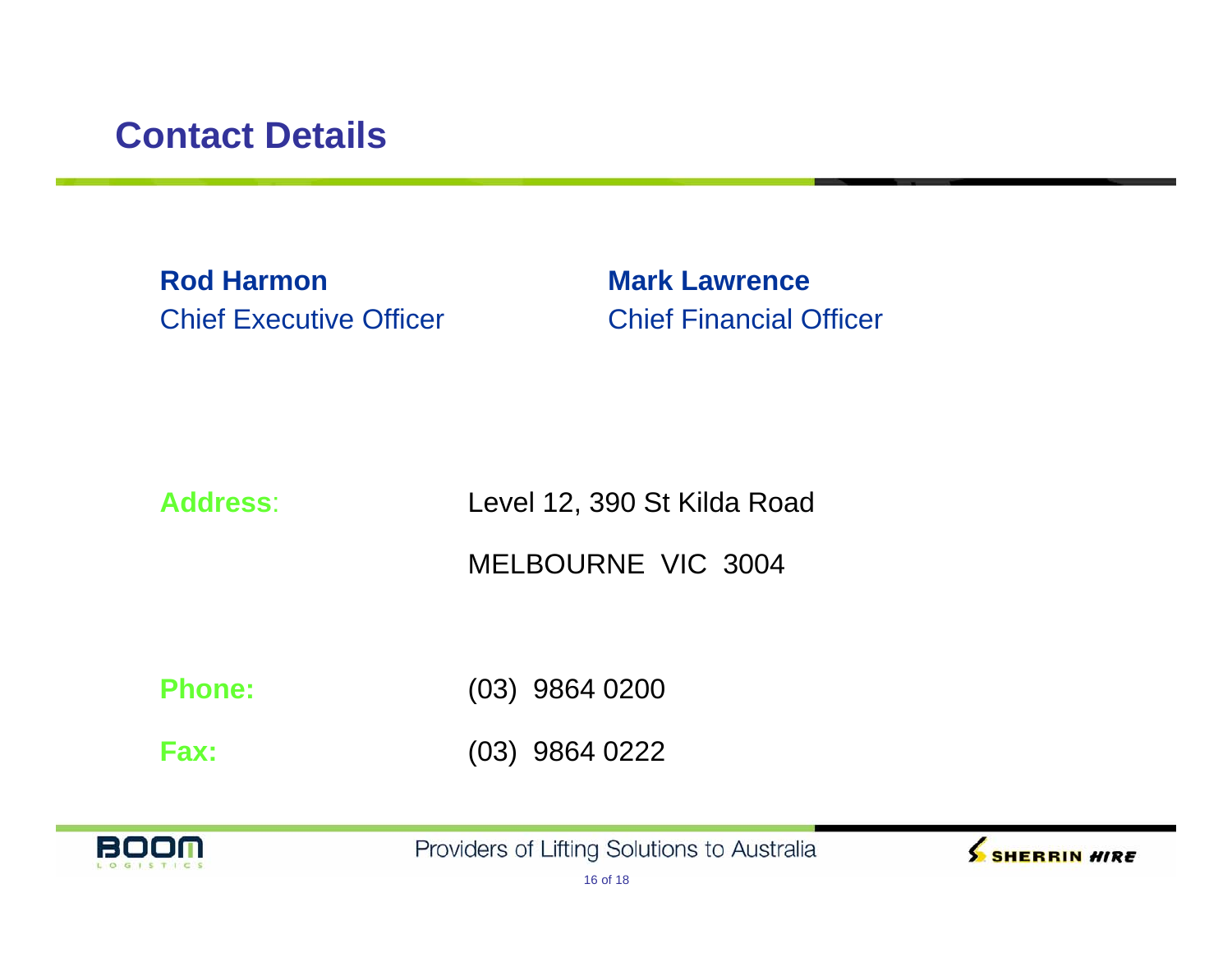



Providers of Lifting Solutions to Australia



# **Appendix**